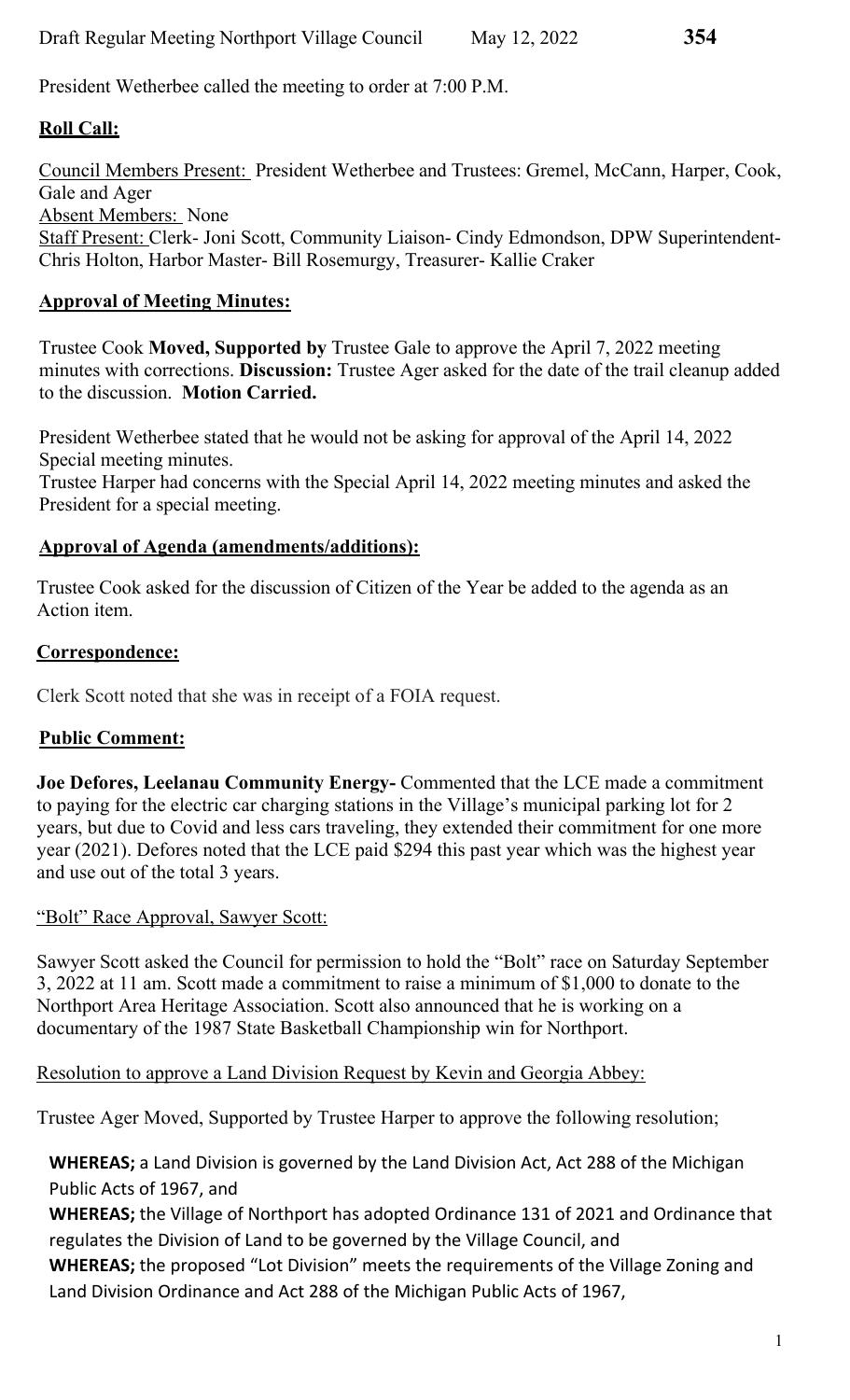**NOW THEREFORE BE IT RESOLVED;** that the Village Council has reviewed the Land Division request, and approves the division of Lot 176 from Lots 194 &195 according to the surveys and legal descriptions provided for parcel #042‐350‐194‐00.

ROLL CALL VOTE: Yeas (7) Nays (2) RESOLUTION DECLARED ADOPTED.

### **ZBA Meeting for Abbey and Timm Sahs Variance Request:**

The Village Council convened into the Zoning Board of Appeals Public Hearing meeting at 7:24 pm, for a variance request from Kevin and Georgia Abbey and Timm Sahs. (See separate minutes)

## **Reports:**

A. **Liaison-** Community Liaison Cindy Edmondson reported on the following;

**1.** The biennial Village Clean-up Day is scheduled for June 18, 2022.

**2.** The NLTUA is having an open house and tours of the Treatment Plant facility on May 18, 2022 from 10 am-2pm.

- B. **Clerk**  Clerk Scott provided a financial report for the month of April in agreement with the Treasurer. Clerk Scott also reported that the Village had received the GLRI grant with the Watershed Center in the amount of \$513K for stormwater runoff projects. Scott noted that the quarterly ARPA reporting requirement for the Village was completed.
- C. **Treasurer**  Treasurer Kallie Craker prepared the April Financial report with the Clerk and were in agreement. Craker noted that the Tax Roll was complete and that she was ready for the upcoming tax season.
- D. **DPW** DPW Superintendent Chris Holton provided a written report of the DPW activities for the month of April. Holton highlighted that the Hydrant Flushing was scheduled for Wednesday May 18, 2022 and reminded residents not to do laundry.
	- **1. Employee Relations**  Chairman Steve Wetherbee reported that the Committee was working on a performance review form and plan to hold quarterly meetings with staff to review performances.
	- 2. **Finance** Finance Chair Jane Gale provided minutes from April 13<sup>th</sup> and May 11, 2022 meetings. Gale reported that the Finance Committee was in the process of reviewing village ordinances.
	- **3. Infrastructure** Infrastructure Chair Hugh Cook provided minutes from the April 20, 2022. Cook noted that the shields for the LED streetlights received a favorable response. The Committee reported that they are reviewing water rate increases and will have a final proposal for next month.
	- **4. Waterfront-** Waterfront Chair Tom Gremel provided minutes from the April 19, 2022 committee meeting. Harbor Master, Bill Rosemurgy reported that opening day of the Marina was Saturday May 15. Rosemurgy also reported that they had been very successful at removing the geese from the waterfront parks.
	- **5. Planning Commission:** minutes from the April 20, 2022 Planning Commission meeting were provided. Trustee Gale reported that the Board was in the process of reviewing all documents pertaining to the  $7<sup>th</sup>$  Street development, and that a presentation was given by Amy Spitznagle for the former Pier Group Building.
	- **6. Zoning Administrator:** Scott provided a report of her activities for the month of April.
	- **7. Parks and Trails:** Chair Chris McCann provided minutes from the April 18, 2022 meeting. McCann noted that the clean-up of the Village's public parks and trails with the Northport School was very successful.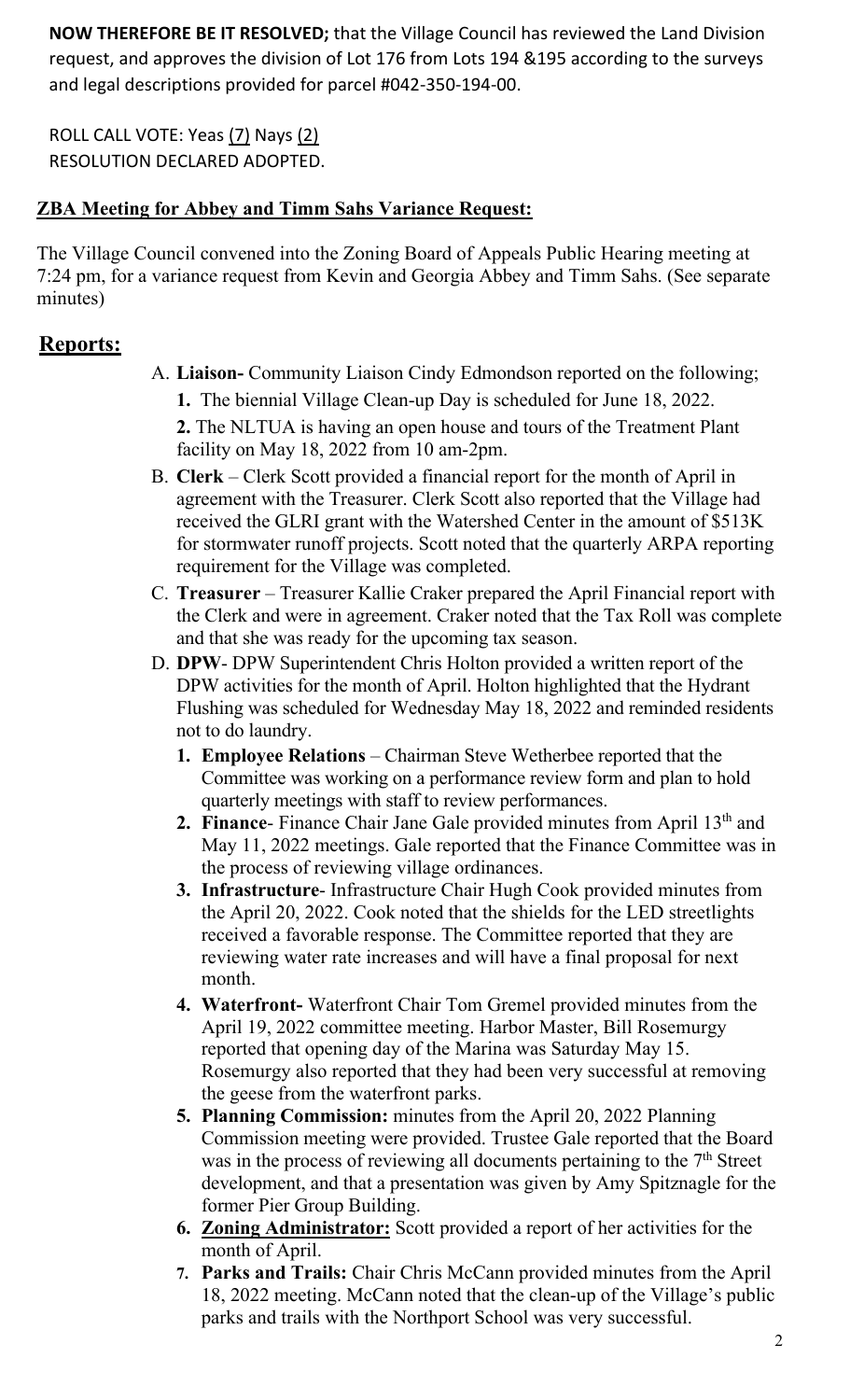## **Discussion Items:**

#### Thank you to Bob Newell and Planning Commission for Arbor Day Event:

President Wetherbee thanked Bob Newell and the Planning Commission for a successful Arbor Day tree planting event, that was held on Friday April 29, 2022 at the Northport Public School.

#### Elimination of Marina call box:

Harbor Master Bill Rosemurgy explained that the village has a 911 call box that has never been used. Rosemurgy discussed the monthly cost of the telephone and the need for the phone with the Council. Trustee Cook would like to see the box remain and suggested checking with a different phone carrier to lower the monthly cost.

#### Slip for the schooner Perception:

Bill Rosemurgy asked the Council for permission to offer the schooner Perception free dockage on the wall in the marina. Rosemurgy explained that the schooner is a non-profit and offered sailing experiences to America's Gold Star families (i.e., military loss through active duty). The Council agreed to allow Harbor Master Rosemurgy to work out the details and decision of free dockage in the marina.

#### Releaf Michigan matching grant for fall 2022

President Wetherbee announced that the village had received a Releaf Michigan grant for 20 trees. The Village commitment for the grant is considered as "Work in Kind".

#### Vending Ordinance #100-2010 amendment:

Trustee Ager Moved, Supported by Trustee Gale to approve the amendments to the Vending Ordinance #100-2010 as submitted. **Discussion:** Trustee Ager questioned if the village needed to limit the number of Vendors allowed on public property. Clerk Scott replied that the village had only 1- annual vendor and 3- daily vendors for the  $4<sup>th</sup>$  of July last year. **Roll Call Vote:** Yeas (**7**) Nays (**0**) Absent (0) **Motion Carried.** 

#### Future Disposition of M-201, including golf cart use:

DPW Superintendent Chris Holton told the Village Council to proceed with great caution when considering taking over the 1.47 miles of M-201. Holton noted that the culvert was original and constructed in 1940, and suggested getting an independent study.

Trustee Harper outlined the benefits to taking ownership of the 1.47 miles including; controlling the speed limit, increase in gas tax revenues from the State and permitting golf carts. The Village Council had a discussion about allowing golf carts on M-201. The council agreed to consider allowing golf carts on M-201 as an action item at their next regular meeting. Trustee Harper will provide a resolution to provide to the state.

#### Possible upgrade of lighting on the marina north break wall:

Trustee Harper suggested that the village should consider purchasing Ballard lights for the north wall in the marina, since the \$17K approval for the new circuit on the main dock was not needed. Clerk Scott reminded the Council that the marina was waiting to hear about approval of the waterways grant application for the marina parking lot. Scott suggested that new lights for the north wall be considered during the project.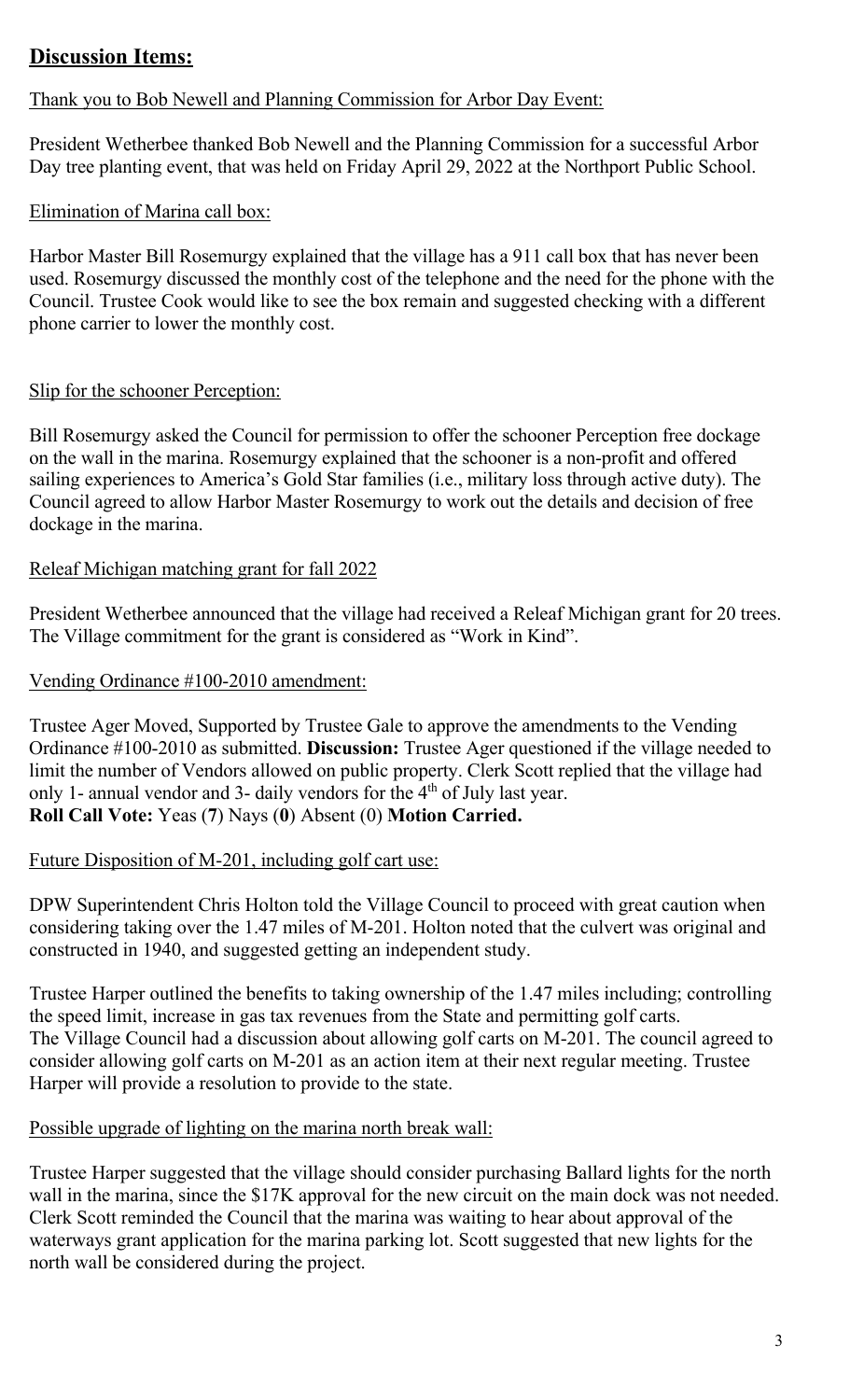#### Parking and public restroom sign:

Planning Commission member Laura Cavendish presented a map identifying parking and public restrooms. The maps would be placed on sandwich style boards in three designated areas in the village at a cost of \$528.37.

Trustee Harper Moved, Supported by Trustee Ager to approve the expenditure of \$528.37 for the purchase of the maps and boards. **Roll Call Vote:** Yeas (**7**) Nays (**0**) Absent (0) **Motion Carried.** 

# **Action Items:**

#### **Transportation Economic Development Fund Category B Grant Resolution:**

Clerk Scott provided the Council with a resolution and explained that the Street Administrator would like to seek a Category B Grant with the State of Michigan for an overlay paving project for sections of W. Third Street and E. Third Street. These grants are typically 50% and only given to communities with a population less than 10,000. The Infrastructure Committee will discuss the projects and cost estimates.

Trustee Gale **Moved, Supported by** Trustee Cook to adopt the resolution identifying the Village's intent to apply for a Category B grant for an Overlay Project on West and East Third Street. **Roll Call Vote:** Yeas (**7**) Nays (**0**) Absent (0) **Motion Carried. RESOLUTION DECLARED ADOPTED.** 

### **Hire new DPW member:**

President Wetherbee recommended hiring Josh Rutila for the position of DPW at an hourly rate of \$24. Wetherbee noted that Mr. Rutila's approval was contingent on allowing him to be gone for up to 2 weeks unpaid for the first year. Rutila would like to use the time to visit family in Mexico.

Trustee Cook Moved, Supported by Trustee Gremel to approve the hiring of Josh Rutila at an hourly rate of \$24. **Discussion:** The Council agreed that Mr. Rutila could take the two-week time needed without pay as requested. **Roll Call Vote:** Yeas (**7**) Nays (**0**) Absent (0) **Motion Carried.** 

### **Approve Road End Signs:**

The Parks and Trails Committee made the following recommendation for sign language.

Trustee Harper **Moved, Supported by** Trustee Ager to approve the following language to be established at the public road ends.

This road end allows quiet access to the water. It does not allow parties, large gatherings, or overnight boat storage.

By county ordinance, pets are permitted if tethered on a six-foot, hand-held leash. Hours: Sunrise to 10:00 PM.

Please respect the privacy and property of neighbors. Thank you for your cooperation! **Discussion:** Trustee Gale thanked the Committee for the great work. **Motion Carried.** 

### **Citizen of the Year:**

Trustee Cook nominated Steve Wetherbee as the Citizen of the year.

Trustee Cook Moved, Supported by Trustee Gremel to approve Steve Wetherbee Citizen of the year. **Roll Call Vote:** Yeas (**6**) Nays (**0**) Abstained (1) President Wetherbee **Motion Carried**